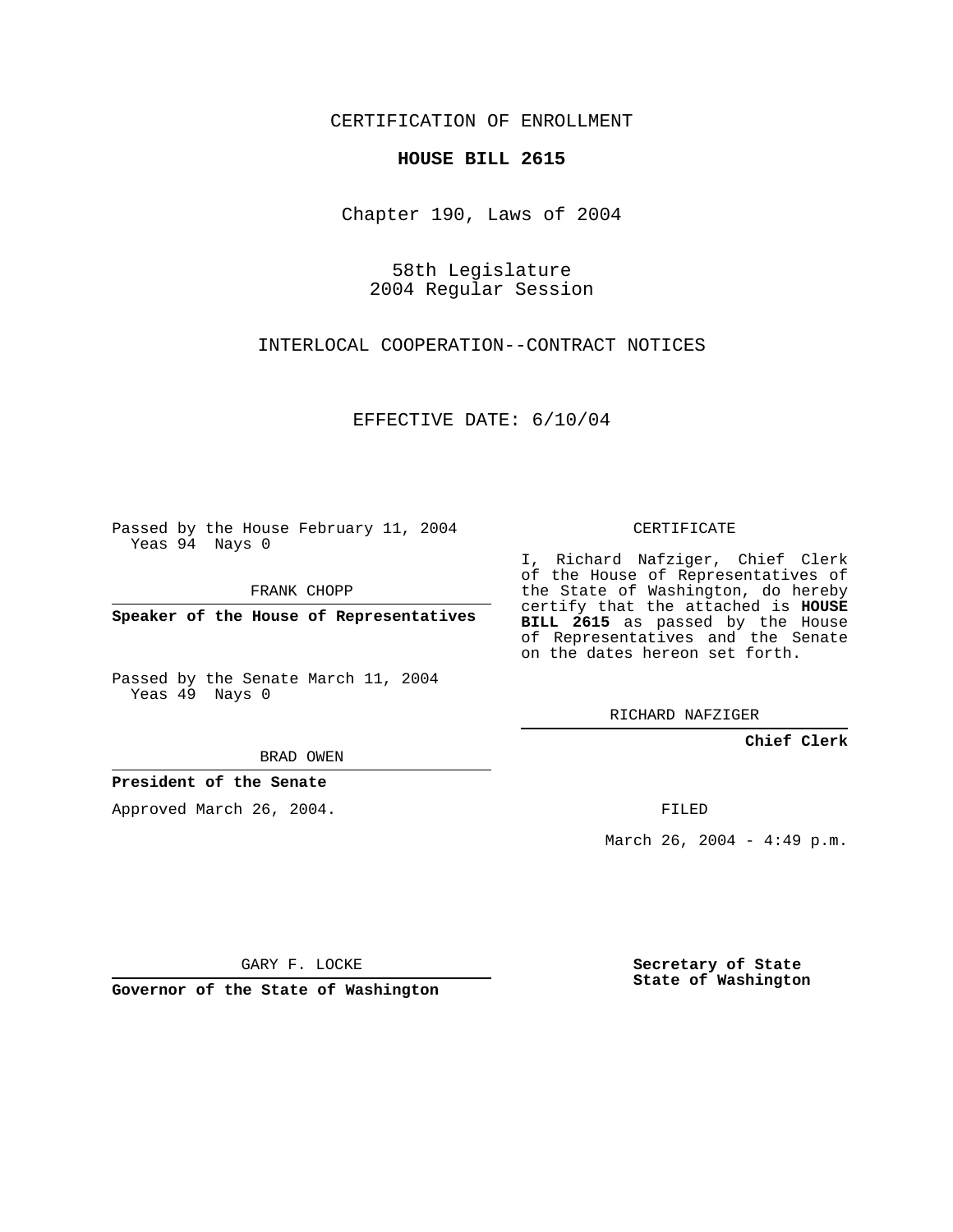## **HOUSE BILL 2615** \_\_\_\_\_\_\_\_\_\_\_\_\_\_\_\_\_\_\_\_\_\_\_\_\_\_\_\_\_\_\_\_\_\_\_\_\_\_\_\_\_\_\_\_\_

\_\_\_\_\_\_\_\_\_\_\_\_\_\_\_\_\_\_\_\_\_\_\_\_\_\_\_\_\_\_\_\_\_\_\_\_\_\_\_\_\_\_\_\_\_

Passed Legislature - 2004 Regular Session

**State of Washington 58th Legislature 2004 Regular Session**

**By** Representatives Jarrett, Moeller, Ericksen, Clibborn, Edwards, Schindler, Romero and Tom

Read first time 01/16/2004. Referred to Committee on State Government.

 AN ACT Relating to modifying the interlocal cooperation act regarding notice requirements for contracting; and amending RCW 39.34.030.

BE IT ENACTED BY THE LEGISLATURE OF THE STATE OF WASHINGTON:

 **Sec. 1.** RCW 39.34.030 and 1992 c 161 s 4 are each amended to read as follows:

 (1) Any power or powers, privileges or authority exercised or capable of exercise by a public agency of this state may be exercised and enjoyed jointly with any other public agency of this state having the power or powers, privilege or authority, and jointly with any public agency of any other state or of the United States to the extent that laws of such other state or of the United States permit such joint exercise or enjoyment. Any agency of the state government when acting jointly with any public agency may exercise and enjoy all of the powers, privileges and authority conferred by this chapter upon a public agency.

 (2) Any two or more public agencies may enter into agreements with one another for joint or cooperative action pursuant to the provisions of this chapter: PROVIDED, That any such joint or cooperative action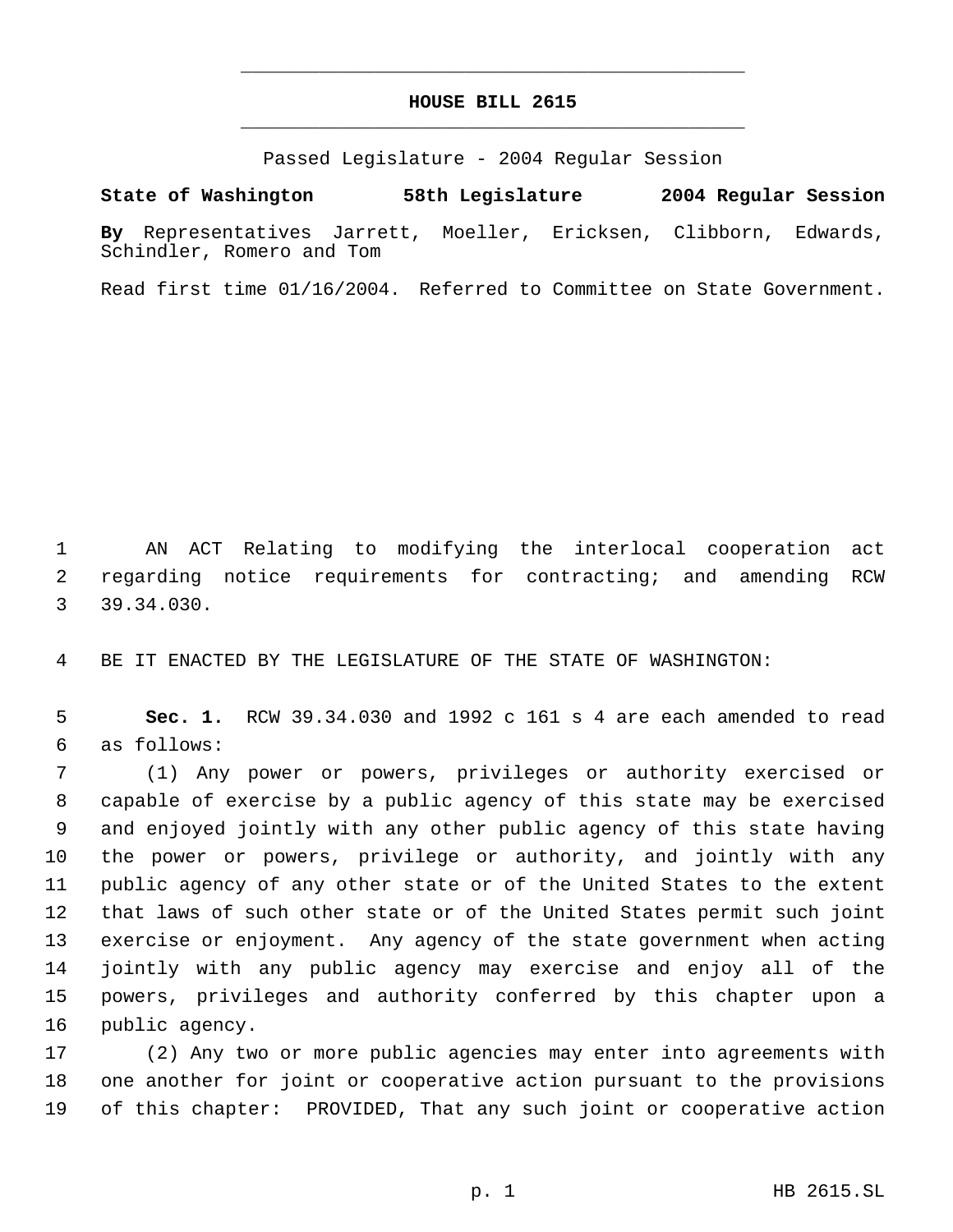by public agencies which are educational service districts and/or school districts shall comply with the provisions of RCW 28A.320.080. Appropriate action by ordinance, resolution or otherwise pursuant to law of the governing bodies of the participating public agencies shall be necessary before any such agreement may enter into force.

(3) Any such agreement shall specify the following:

(a) Its duration;

 (b) The precise organization, composition and nature of any separate legal or administrative entity created thereby together with the powers delegated thereto, provided such entity may be legally created. Such entity may include a nonprofit corporation organized pursuant to chapter 24.03 or 24.06 RCW whose membership is limited solely to the participating public agencies or a partnership organized pursuant to chapter 25.04 RCW whose partners are limited solely to participating public agencies and the funds of any such corporation or partnership shall be subject to audit in the manner provided by law for the auditing of public funds;

18 (c) Its purpose or purposes;

 (d) The manner of financing the joint or cooperative undertaking and of establishing and maintaining a budget therefor;

 (e) The permissible method or methods to be employed in accomplishing the partial or complete termination of the agreement and for disposing of property upon such partial or complete termination;

(f) Any other necessary and proper matters.

 (4) In the event that the agreement does not establish a separate legal entity to conduct the joint or cooperative undertaking, the agreement shall, in addition to items (a), (c), (d), (e) and (f) enumerated in subdivision (3) hereof, contain the following:

 (a) Provision for an administrator or a joint board responsible for administering the joint or cooperative undertaking. In the case of a joint board, public agencies party to the agreement shall be represented;

 (b) The manner of acquiring, holding and disposing of real and personal property used in the joint or cooperative undertaking. Any joint board is authorized to establish a special fund with a state, county, city, or district treasurer servicing an involved public agency 37 designated "Operating fund of . . . . . joint board".